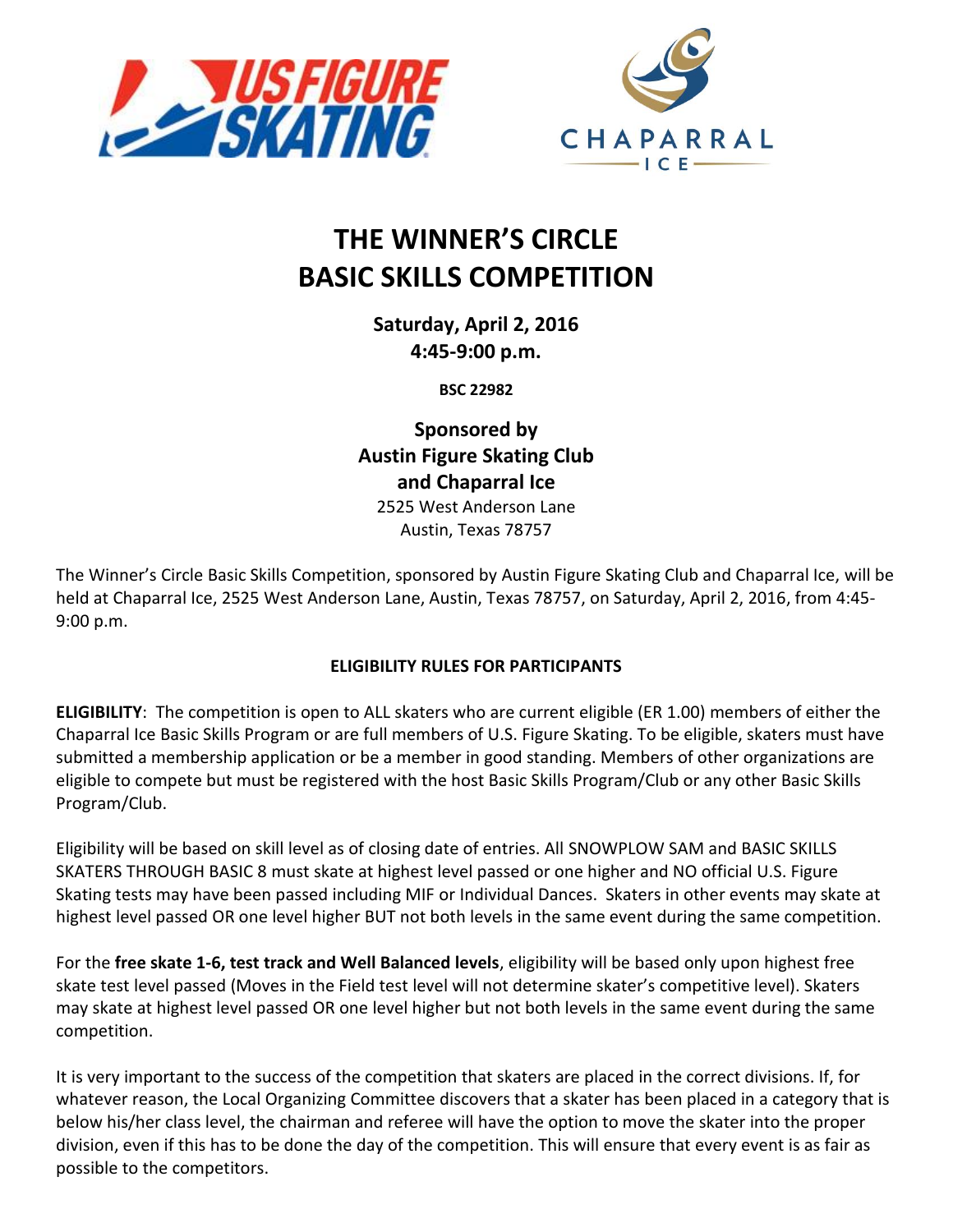**ENTRIES AND FEES**: All entries must be received by Chaparral Ice no later than **Saturday, March 19, 2016**. Late entries will be accepted at the discretion of the organizers. Entry fees are per person, U.S. dollars. The first event is *\$40* and each additional event is \$10. **NO refunds after closing date unless event is canceled by Chaparral Ice**. ENTRY FORMS MUST BE FILLED OUT COMPLETELY and returned with credit card info or check made payable to Chaparral Ice. There will be a fee for returned checks.

**SCHEDULE OF EVENTS**: The schedule of events will be posted no later than Wednesday, March 30. Information regarding groups and specific skating times will be posted on the bulletin board next to the Skating Director's office no later than Wednesday, March 2.

**REGISTRATION:** The registration table will open at 2:30 p.m. in the hallway outside the rink. Skaters must check in at the table, turn in all CDs for the competition, and pay for any requested practice ice sessions at that time.

**PRACTICE ICE**: Practice ice will be available at 4:45 p.m., Saturday, April 2, before the start of the competition, provided the number of entries allows enough ice time for practice ice sessions. If competition events require the start of judged events at 4:45 p.m., skaters may practice on the public session prior to the competition. The number of practice ice sessions and specific times will be based on number of entries. Since practice ice times and availability are to be determined, skaters may request one practice ice session on the entry form. Practice ice will be \$5.00 per skater, whether sessions are held after 4:45 or during public session (Sat., April 2, 2:30-4:00 p.m.). Payment for practice ice session will be due on the day of the competition. Skaters must sign in and pay \$5.00 at the door prior to taking the ice for practice session. A maximum of 25 skaters will be allowed on the ice during any one session after 4:45 p.m. You may sign up for NO MORE THAN ONE PRACTICE ICE SESSION. No competitor music programs will be played on practice ice.

**MUSIC**: The music for all free skating programs and showcase events must be provided on CDs by the skater. CDs should be clearly marked with the name of the skater, event entered, and length of music (not skating time). Competition music is to be turned in at the time of registration. Time duration is always +/- 10 seconds, unless otherwise stated for specific events. Competitors must have at least two copies of each program CD: one to turn in for registration and one as a backup.

**JUDGING AND AWARDS**: All events will be judged using the 6.0 system. All skaters will receive an award. All events will be final rounds. Medals will be awarded to first, second, and third places. ALL other places will receive ribbons. ALL awards will be made at appropriate times throughout the competition.

**VIDEO TAPING AND PHOTOGRAPHS**: Videography and awards photography information is TBD. Personal photography and videography of skating events both on-ice and at the awards stand are permitted, *however parents may not enter the hockey box or skater entrance areas for these activities.*

**COMPETITION DIRECTOR:** Questions about this event should be directed to the competition director, Kathy Goeke, at 512-252-8500 ext. 125, or Kathy@chaparralice.com.

**EVENTS OFFERED: See below.**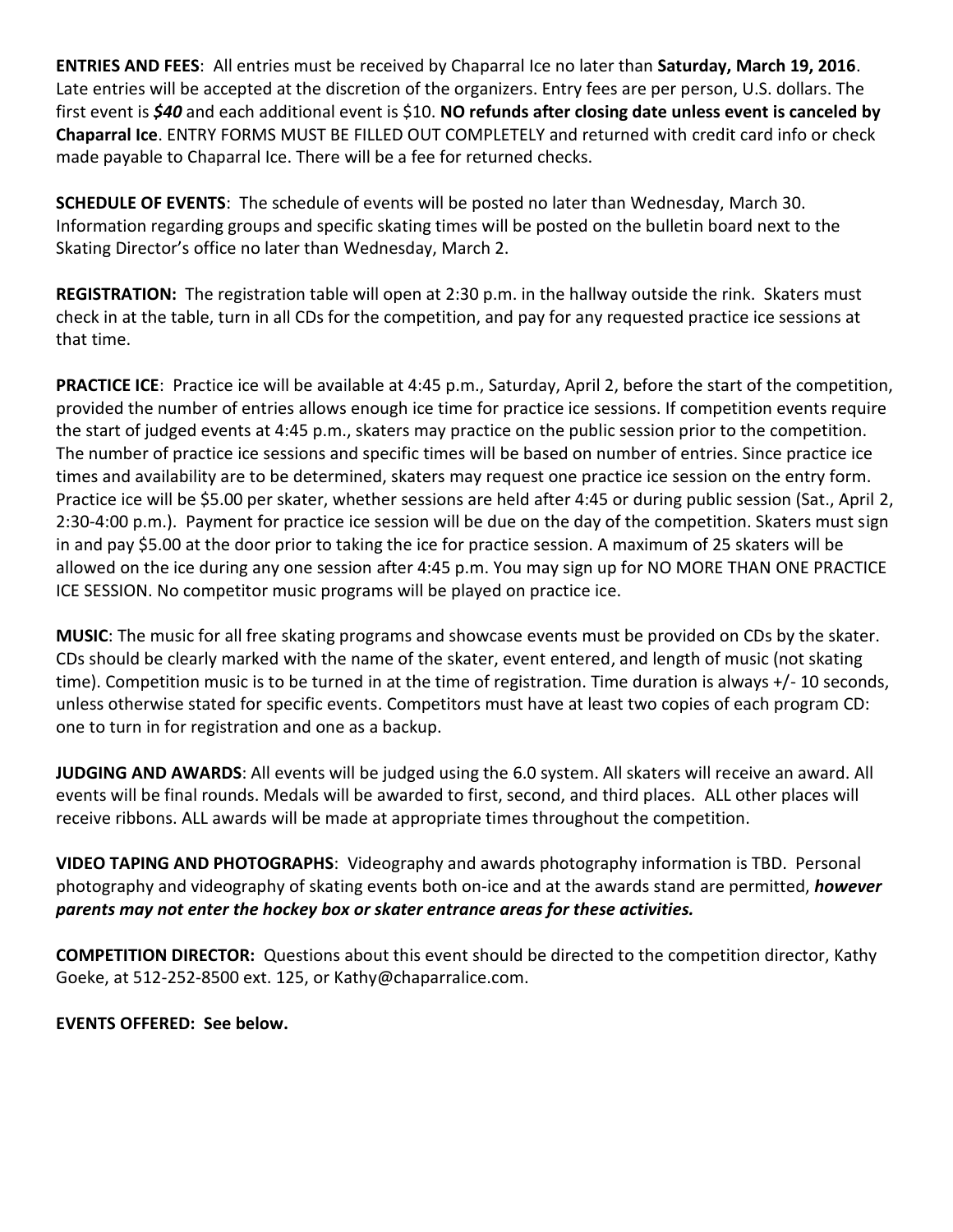

# **ILLUSTRATION OF THE PROGRESSION THROUGH THE LEVELS OF U.S FIGURE SKATING**

*All singles athletes begin with the U.S Figure Skating Basic Skills program, then progress to the "introductory levels," and finally choose whether to follow the test track or Well Balanced program category. Athletes may choose to move between test track and Well Balanced program at any point.* 

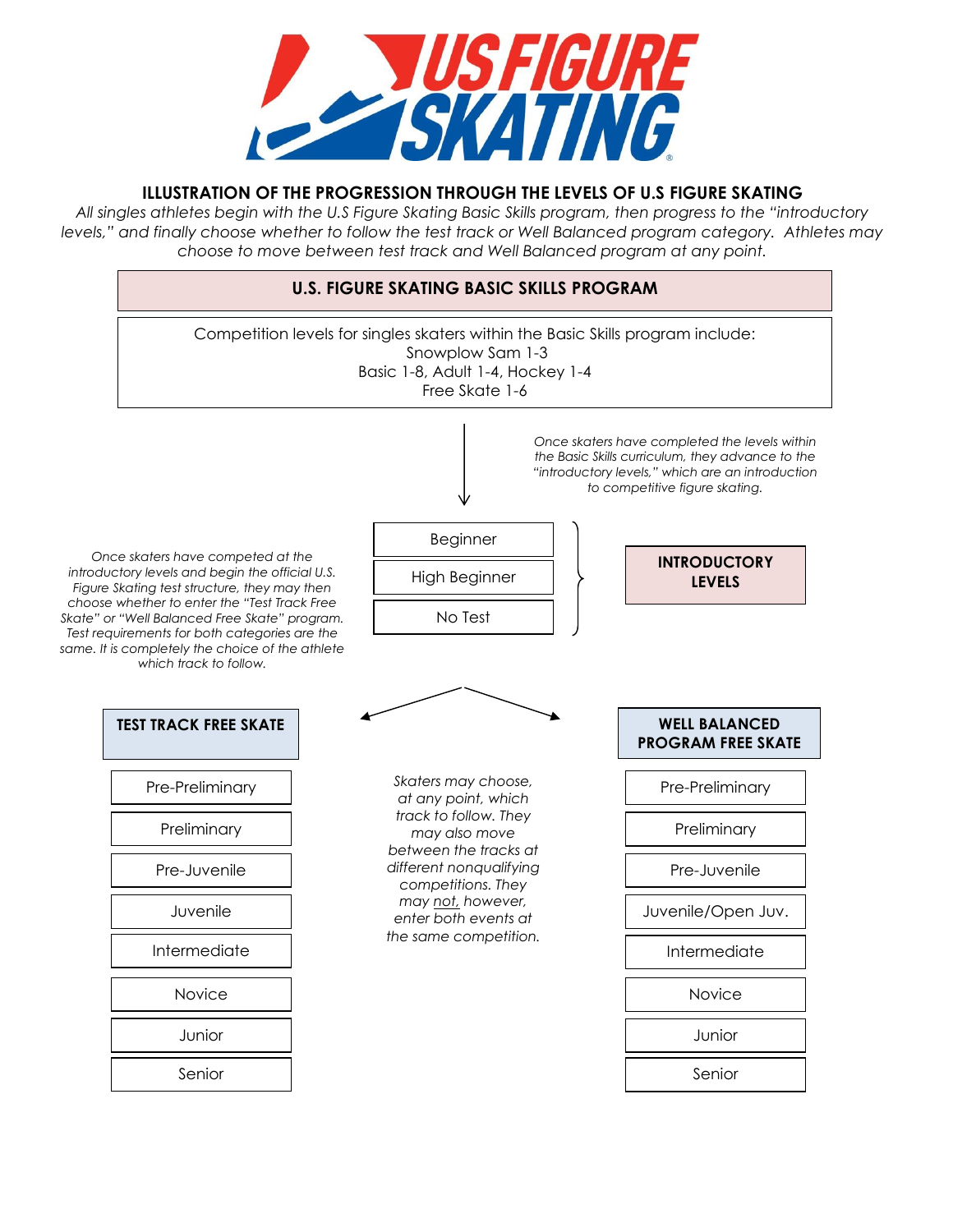

#### **EVENT**: **Basic Elements Event: SNOWPLOW SAM – BASIC 8**

Each skater will perform each element when directed by a judge or referee or have the option to perform one element at a time in the order listed below (no excessive connecting steps).

- To be skated on 1/3 to 1/2 ice.
- No music.
- **All elements must be skated in the order listed.**

| Level    | Time                                                      | Skating rules/standards                                                                             |  |  |
|----------|-----------------------------------------------------------|-----------------------------------------------------------------------------------------------------|--|--|
|          |                                                           | March followed by a two-foot glide and dip                                                          |  |  |
| Snowplow | $1:00$ max.                                               | Forward two-foot swizzles, 2-3 in a row<br>$\bullet$                                                |  |  |
| Sam 1-3  |                                                           | Forward snowplow stop<br>٠                                                                          |  |  |
|          |                                                           | Backward wiggles, 2-6 in a row<br>$\bullet$                                                         |  |  |
|          |                                                           | Forward two-foot glide and dip<br>$\bullet$                                                         |  |  |
| Basic 1  | $1:00$ max.                                               | Forward two-foot swizzles, 6-8 in a row<br>٠                                                        |  |  |
|          |                                                           | Forward snowplow stop<br>$\bullet$                                                                  |  |  |
|          |                                                           | Backward wiggles, 6-8 in a row<br>$\bullet$                                                         |  |  |
|          |                                                           | Forward one-foot glide, either foot<br>$\bullet$                                                    |  |  |
| Basic 2  | $1:00$ max.                                               | Forward alternating 1/2 swizzle pumps in a straight line, 2-3 each foot<br>٠                        |  |  |
|          |                                                           | Moving snowplow stop<br>$\bullet$                                                                   |  |  |
|          |                                                           | Two-foot turn in place, forward to backward<br>$\bullet$                                            |  |  |
|          |                                                           | Backward two-foot swizzles, 6-8 in a row<br>$\bullet$                                               |  |  |
|          |                                                           | Forward stroking<br>$\bullet$                                                                       |  |  |
| Basic 3  | $1:00$ max.                                               | Forward 1/2 swizzle pumps on a circle, either clockwise or counter clockwise, 4-6<br>$\bullet$      |  |  |
|          |                                                           | consecutive                                                                                         |  |  |
|          |                                                           | Forward slalom<br>٠                                                                                 |  |  |
|          |                                                           | Backward one-foot glide, either foot<br>$\bullet$                                                   |  |  |
|          |                                                           | Two-foot spin - minimum three revolutions<br>$\bullet$                                              |  |  |
|          |                                                           | Standstill forward outside three-turn, right and left<br>$\bullet$                                  |  |  |
| Basic 4  | $1:00$ max.                                               | Forward outside edge on a circle, clockwise or counter clockwise<br>٠                               |  |  |
|          | Forward crossovers, 4-6 consecutive, both directions<br>٠ |                                                                                                     |  |  |
|          |                                                           | Backward stroking, 4-6 strokes<br>$\bullet$                                                         |  |  |
|          |                                                           | Backward snowplow stop, right or left<br>٠                                                          |  |  |
|          |                                                           | Backward outside edge on a circle, clockwise or counterclockwise<br>$\bullet$                       |  |  |
|          | 1:00 max.                                                 | Backward crossovers, 4-6 consecutive, both directions<br>٠                                          |  |  |
| Basic 5  |                                                           | Basic one-foot spin, free leg held to side of spinning leg - minimum three revolutions<br>$\bullet$ |  |  |
|          |                                                           | Side toe hop, either direction<br>$\bullet$                                                         |  |  |
|          |                                                           | Hockey stop<br>$\bullet$                                                                            |  |  |
|          |                                                           | Standstill forward inside three-turn, right and left<br>$\bullet$                                   |  |  |
| Basic 6  | $1:00$ max.                                               | <b>Bunny Hop</b><br>٠                                                                               |  |  |
|          |                                                           | Forward spiral on a straight line, right or left<br>$\bullet$                                       |  |  |
|          |                                                           | Lunge, right or left<br>$\bullet$                                                                   |  |  |
|          |                                                           | T-stop, right or left<br>$\bullet$                                                                  |  |  |
|          |                                                           | Standstill forward inside open Mohawk, right to left and left to right<br>$\bullet$                 |  |  |
| Basic 7  | $1:00$ max.                                               | Ballet jump, either direction<br>٠                                                                  |  |  |
|          |                                                           | Backward crossovers to a back outside edge landing position, clockwise and counter<br>$\bullet$     |  |  |
|          |                                                           | clockwise                                                                                           |  |  |
|          |                                                           | Forward inside pivot<br>$\bullet$                                                                   |  |  |
|          |                                                           | Moving forward outside or forward inside three-turns, right and left<br>$\bullet$                   |  |  |
| Basic 8  | $1:00$ max.                                               | Waltz jump (from a standstill)<br>$\bullet$                                                         |  |  |
|          |                                                           | Mazurka, either direction<br>٠                                                                      |  |  |
|          |                                                           | Combination move, clockwise or counter clockwise, two forward crossovers into<br>$\bullet$          |  |  |
|          |                                                           | forward inside Mohawk, step down, cross behind, step into one backward crossover                    |  |  |
|          |                                                           | and step to a forward inside edge                                                                   |  |  |
|          |                                                           | Beginning one-foot upright spin, free foot held to side of spinning leg or crossed                  |  |  |
|          |                                                           | position - minimum three revolutions                                                                |  |  |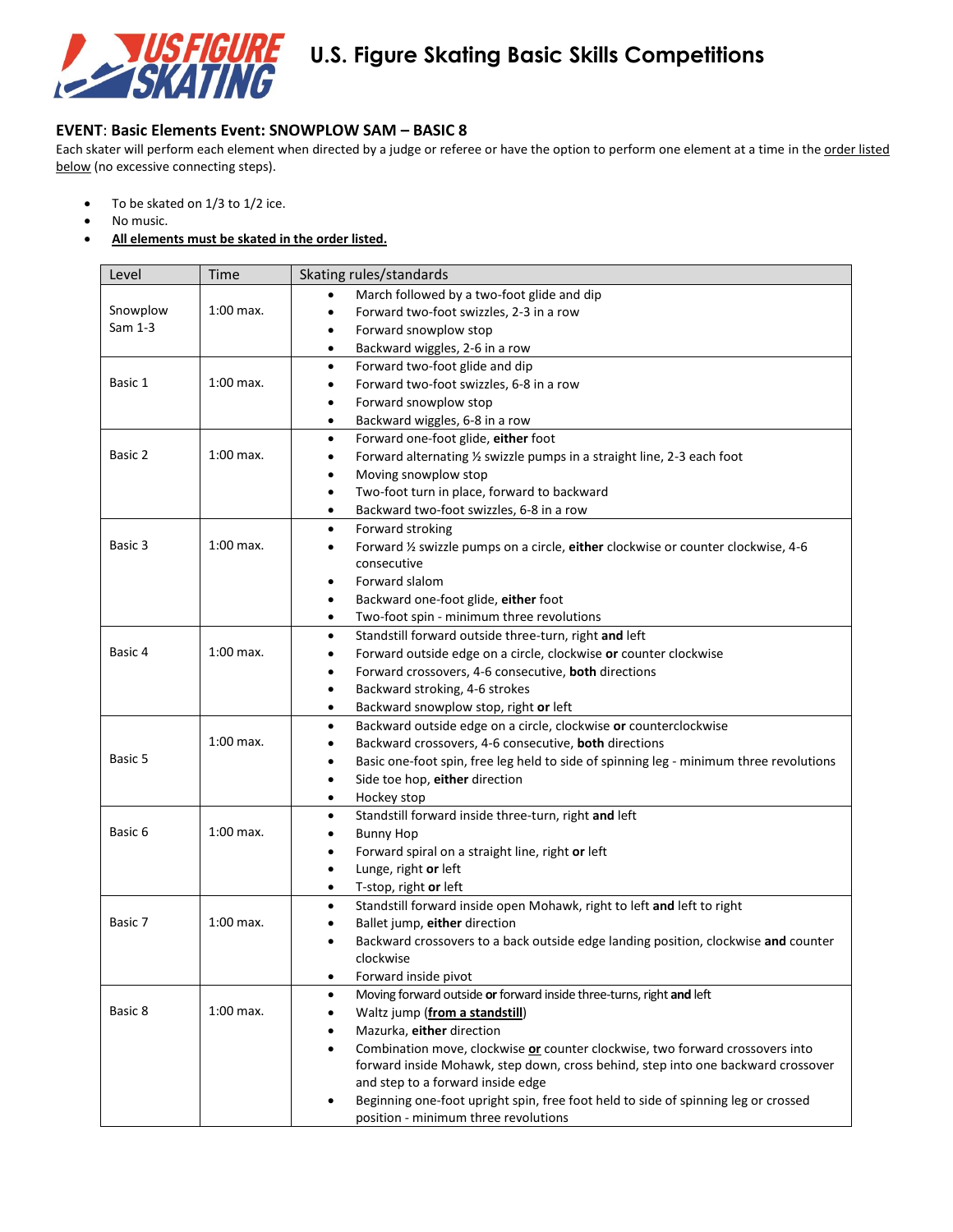

#### **EVENT**: **Basic Program Event: SNOWPLOW SAM – BASIC 8**

Format: The skating order of the required elements is optional. The elements are not restricted as to the number of times the element is executed or length of glides, number of revolutions, etc., unless otherwise specified. Vocal music is allowed.

- To be skated on full ice.
- The skater may use elements from a previous level.
- A 0.2 deduction will be taken for each element performed from a higher level.

| March followed by a two-foot glide and dip<br>$\bullet$<br>$1:00 + (-10)$<br>Snowplow<br>Forward two-foot swizzles, 2-3 in a row<br>$\bullet$<br>Sam 1-3<br>max.<br>Forward snowplow stop<br>٠<br>Backward wiggles, 2-6 in a row<br>$\bullet$<br>Forward two-foot glide and dip<br>$\bullet$<br>$1:00 + (-10)$<br>Basic 1<br>Forward two-foot swizzles, 6-8 in a row<br>$\bullet$<br>max.<br>Forward snowplow stop<br>$\bullet$<br>Backward wiggles, 6-8 in a row<br>$\bullet$<br>Forward one-foot glide, either foot<br>$\bullet$<br>$1:00 + (-10)$<br>Basic 2<br>Forward alternating 1/2 swizzle pumps in a straight line, 2-3 each foot<br>$\bullet$<br>max.<br>Moving snowplow stop<br>$\bullet$<br>Two-foot turn in place, forward to backward<br>$\bullet$<br>Backward two-foot swizzles, 6-8 in a row<br>$\bullet$<br>Forward stroking<br>$\bullet$<br>Basic 3<br>$1:00 + (-10)$<br>Forward 1/2 swizzle pumps on a circle, either clockwise or counter clockwise, 4-6<br>$\bullet$<br>max.<br>consecutive |
|------------------------------------------------------------------------------------------------------------------------------------------------------------------------------------------------------------------------------------------------------------------------------------------------------------------------------------------------------------------------------------------------------------------------------------------------------------------------------------------------------------------------------------------------------------------------------------------------------------------------------------------------------------------------------------------------------------------------------------------------------------------------------------------------------------------------------------------------------------------------------------------------------------------------------------------------------------------------------------------------------------------|
|                                                                                                                                                                                                                                                                                                                                                                                                                                                                                                                                                                                                                                                                                                                                                                                                                                                                                                                                                                                                                  |
|                                                                                                                                                                                                                                                                                                                                                                                                                                                                                                                                                                                                                                                                                                                                                                                                                                                                                                                                                                                                                  |
|                                                                                                                                                                                                                                                                                                                                                                                                                                                                                                                                                                                                                                                                                                                                                                                                                                                                                                                                                                                                                  |
|                                                                                                                                                                                                                                                                                                                                                                                                                                                                                                                                                                                                                                                                                                                                                                                                                                                                                                                                                                                                                  |
|                                                                                                                                                                                                                                                                                                                                                                                                                                                                                                                                                                                                                                                                                                                                                                                                                                                                                                                                                                                                                  |
|                                                                                                                                                                                                                                                                                                                                                                                                                                                                                                                                                                                                                                                                                                                                                                                                                                                                                                                                                                                                                  |
|                                                                                                                                                                                                                                                                                                                                                                                                                                                                                                                                                                                                                                                                                                                                                                                                                                                                                                                                                                                                                  |
|                                                                                                                                                                                                                                                                                                                                                                                                                                                                                                                                                                                                                                                                                                                                                                                                                                                                                                                                                                                                                  |
|                                                                                                                                                                                                                                                                                                                                                                                                                                                                                                                                                                                                                                                                                                                                                                                                                                                                                                                                                                                                                  |
|                                                                                                                                                                                                                                                                                                                                                                                                                                                                                                                                                                                                                                                                                                                                                                                                                                                                                                                                                                                                                  |
|                                                                                                                                                                                                                                                                                                                                                                                                                                                                                                                                                                                                                                                                                                                                                                                                                                                                                                                                                                                                                  |
|                                                                                                                                                                                                                                                                                                                                                                                                                                                                                                                                                                                                                                                                                                                                                                                                                                                                                                                                                                                                                  |
|                                                                                                                                                                                                                                                                                                                                                                                                                                                                                                                                                                                                                                                                                                                                                                                                                                                                                                                                                                                                                  |
|                                                                                                                                                                                                                                                                                                                                                                                                                                                                                                                                                                                                                                                                                                                                                                                                                                                                                                                                                                                                                  |
|                                                                                                                                                                                                                                                                                                                                                                                                                                                                                                                                                                                                                                                                                                                                                                                                                                                                                                                                                                                                                  |
|                                                                                                                                                                                                                                                                                                                                                                                                                                                                                                                                                                                                                                                                                                                                                                                                                                                                                                                                                                                                                  |
| Forward slalom<br>$\bullet$                                                                                                                                                                                                                                                                                                                                                                                                                                                                                                                                                                                                                                                                                                                                                                                                                                                                                                                                                                                      |
| Backward one-foot glide, either foot<br>$\bullet$                                                                                                                                                                                                                                                                                                                                                                                                                                                                                                                                                                                                                                                                                                                                                                                                                                                                                                                                                                |
| Two-foot spin - minimum three revolutions<br>$\bullet$                                                                                                                                                                                                                                                                                                                                                                                                                                                                                                                                                                                                                                                                                                                                                                                                                                                                                                                                                           |
| Standstill forward outside three-turn, right and left<br>$\bullet$                                                                                                                                                                                                                                                                                                                                                                                                                                                                                                                                                                                                                                                                                                                                                                                                                                                                                                                                               |
| $1:00 + (-10)$<br>Basic 4<br>Forward crossovers, 4-6 consecutive both directions<br>$\bullet$                                                                                                                                                                                                                                                                                                                                                                                                                                                                                                                                                                                                                                                                                                                                                                                                                                                                                                                    |
| max.<br>Backward stroking, 4-6 strokes<br>$\bullet$                                                                                                                                                                                                                                                                                                                                                                                                                                                                                                                                                                                                                                                                                                                                                                                                                                                                                                                                                              |
| Backward snowplow stop, right or left<br>$\bullet$                                                                                                                                                                                                                                                                                                                                                                                                                                                                                                                                                                                                                                                                                                                                                                                                                                                                                                                                                               |
| Backward crossovers, 4-6 consecutive, both directions<br>$\bullet$                                                                                                                                                                                                                                                                                                                                                                                                                                                                                                                                                                                                                                                                                                                                                                                                                                                                                                                                               |
| $1:00 + (-10)$<br>Basic one-foot spin, free leg held to side of spinning leg - minimum three revolutions<br>$\bullet$                                                                                                                                                                                                                                                                                                                                                                                                                                                                                                                                                                                                                                                                                                                                                                                                                                                                                            |
| Basic 5<br>max.<br>Side toe hop, either direction<br>$\bullet$                                                                                                                                                                                                                                                                                                                                                                                                                                                                                                                                                                                                                                                                                                                                                                                                                                                                                                                                                   |
| Hockey stop<br>$\bullet$                                                                                                                                                                                                                                                                                                                                                                                                                                                                                                                                                                                                                                                                                                                                                                                                                                                                                                                                                                                         |
| Standstill forward inside three-turn, right and left<br>$\bullet$                                                                                                                                                                                                                                                                                                                                                                                                                                                                                                                                                                                                                                                                                                                                                                                                                                                                                                                                                |
| $1:00 + (-10)$<br>Basic 6<br><b>Bunny Hop</b><br>$\bullet$                                                                                                                                                                                                                                                                                                                                                                                                                                                                                                                                                                                                                                                                                                                                                                                                                                                                                                                                                       |
| max.<br>Forward spiral on a straight line, right or left<br>٠                                                                                                                                                                                                                                                                                                                                                                                                                                                                                                                                                                                                                                                                                                                                                                                                                                                                                                                                                    |
| Lunge, right or left<br>$\bullet$                                                                                                                                                                                                                                                                                                                                                                                                                                                                                                                                                                                                                                                                                                                                                                                                                                                                                                                                                                                |
| T-stop, right or left<br>$\bullet$                                                                                                                                                                                                                                                                                                                                                                                                                                                                                                                                                                                                                                                                                                                                                                                                                                                                                                                                                                               |
| Standstill forward inside open Mohawk, right to left and left to right<br>$\bullet$                                                                                                                                                                                                                                                                                                                                                                                                                                                                                                                                                                                                                                                                                                                                                                                                                                                                                                                              |
| $1:00 + (-10)$<br>Basic 7<br>Ballet Jump, either direction<br>$\bullet$                                                                                                                                                                                                                                                                                                                                                                                                                                                                                                                                                                                                                                                                                                                                                                                                                                                                                                                                          |
| max.<br>Back crossovers to a back outside edge landing position, clockwise and counter<br>$\bullet$                                                                                                                                                                                                                                                                                                                                                                                                                                                                                                                                                                                                                                                                                                                                                                                                                                                                                                              |
| clockwise                                                                                                                                                                                                                                                                                                                                                                                                                                                                                                                                                                                                                                                                                                                                                                                                                                                                                                                                                                                                        |
| Forward inside pivot<br>$\bullet$                                                                                                                                                                                                                                                                                                                                                                                                                                                                                                                                                                                                                                                                                                                                                                                                                                                                                                                                                                                |
| Moving forward outside or forward inside three-turns, right and left                                                                                                                                                                                                                                                                                                                                                                                                                                                                                                                                                                                                                                                                                                                                                                                                                                                                                                                                             |
| $1:00 + (-10)$<br>Basic 8<br>Waltz jump (from a standstill)<br>$\bullet$                                                                                                                                                                                                                                                                                                                                                                                                                                                                                                                                                                                                                                                                                                                                                                                                                                                                                                                                         |
| max.<br>Mazurka, either direction                                                                                                                                                                                                                                                                                                                                                                                                                                                                                                                                                                                                                                                                                                                                                                                                                                                                                                                                                                                |
| Combination move, clockwise or counter clockwise - two forward crossovers into a<br>$\bullet$                                                                                                                                                                                                                                                                                                                                                                                                                                                                                                                                                                                                                                                                                                                                                                                                                                                                                                                    |
| forward inside Mohawk, step down, cross behind, step into one back crossover and                                                                                                                                                                                                                                                                                                                                                                                                                                                                                                                                                                                                                                                                                                                                                                                                                                                                                                                                 |
| step to a forward inside edge                                                                                                                                                                                                                                                                                                                                                                                                                                                                                                                                                                                                                                                                                                                                                                                                                                                                                                                                                                                    |
| Beginning one-foot upright spin, free foot held to side of spinning leg or crossed<br>$\bullet$<br>position - minimum three revolutions                                                                                                                                                                                                                                                                                                                                                                                                                                                                                                                                                                                                                                                                                                                                                                                                                                                                          |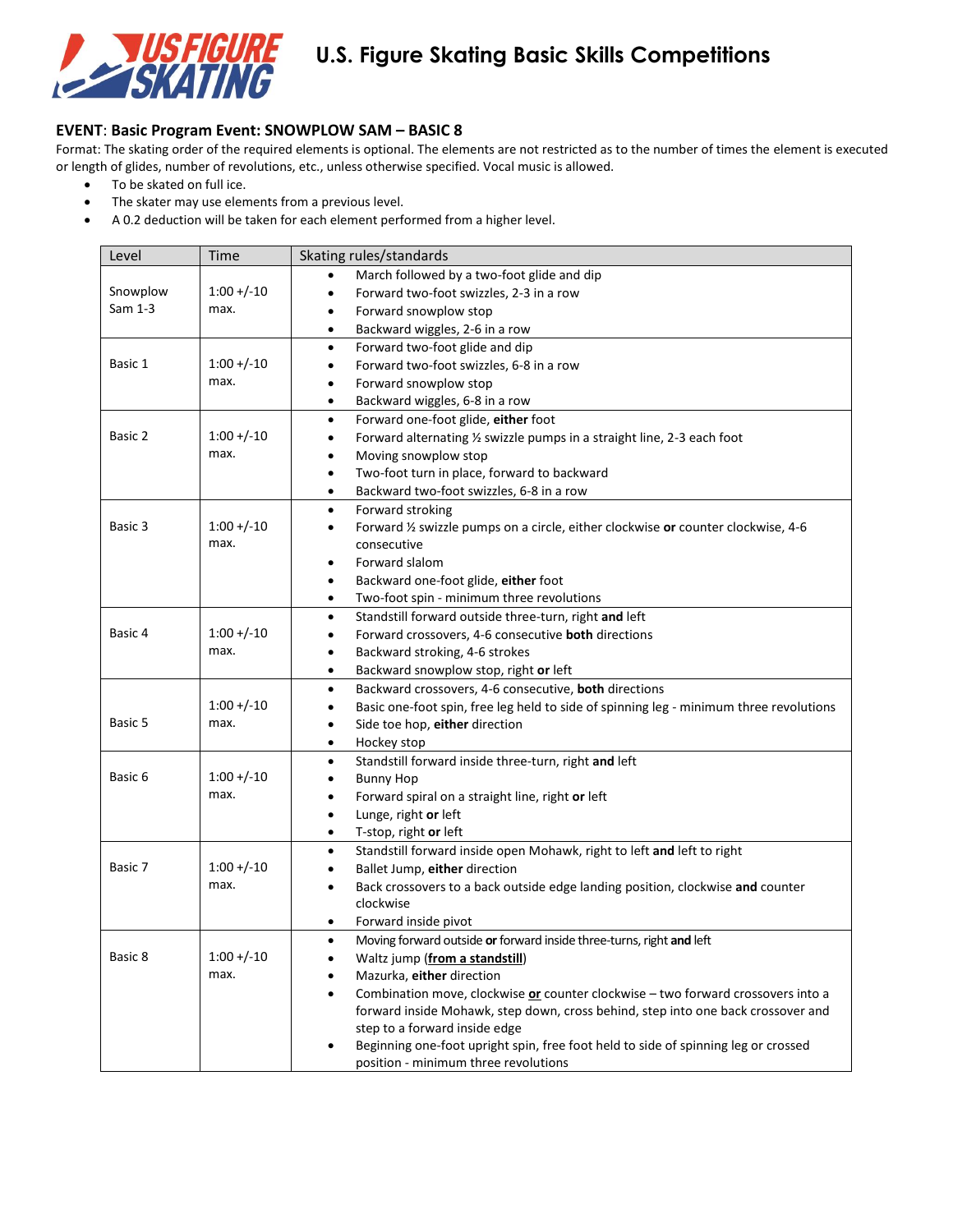

### **EVENT**: **Free Skate 1-6 Compulsory Event**

Format: In simple program form, using a limited number of connecting steps, the skating order of the required elements is optional.

- $\bullet$  To be skated on  $\frac{1}{2}$  ice.
- No music is allowed.
- The skater must demonstrate the required elements and may use any additional elements from previous levels.
- A 0.2 deduction will be taken for each element performed from a higher level.
- Time: 1:15 or less.

| Level        | Time        | Skating rules/standards                                                                     |  |  |
|--------------|-------------|---------------------------------------------------------------------------------------------|--|--|
|              |             | Advanced forward stroking, 4-6 consecutive<br>$\bullet$                                     |  |  |
| Free Skate 1 | $1:15$ max. | Backward outside three-turns, right and left<br>$\bullet$                                   |  |  |
|              |             | One-foot upright scratch spin from backward crossovers - minimum three<br>$\bullet$         |  |  |
|              |             | revolutions                                                                                 |  |  |
|              |             | Waltz jump from backward crossovers<br>$\bullet$                                            |  |  |
|              |             | Half flip jump<br>$\bullet$                                                                 |  |  |
|              |             | Forward outside or inside spiral, right or left<br>$\bullet$                                |  |  |
| Free Skate 2 | $1:15$ max. | Waltz threes, right or left, 2-3 sets<br>$\bullet$                                          |  |  |
|              |             | Beginning back spin, entry optional - minimum two revolutions<br>$\bullet$                  |  |  |
|              |             | Waltz jump, side toe hop, Waltz jump sequence<br>$\bullet$                                  |  |  |
|              |             | Toe loop jump<br>$\bullet$                                                                  |  |  |
|              |             | Forward crossovers in a figure 8<br>$\bullet$                                               |  |  |
| Free Skate 3 | $1:15$ max. | Backward inside three-turns, right and left<br>٠                                            |  |  |
|              |             | Back spin - minimum three revolutions<br>$\bullet$                                          |  |  |
|              |             | Salchow jump<br>$\bullet$                                                                   |  |  |
|              |             | Waltz jump/toe loop or Salchow/toe loop jump combination<br>$\bullet$                       |  |  |
|              |             | Forward power 3s, 2-3 consecutive sets, right or left<br>$\bullet$                          |  |  |
| Free Skate 4 | $1:15$ max. | Sit spin - minimum three revolutions                                                        |  |  |
|              |             | Loop jump<br>$\bullet$                                                                      |  |  |
|              |             | Waltz jump/loop jump combination<br>$\bullet$                                               |  |  |
|              |             | Camel spin - minimum three revolutions<br>$\bullet$                                         |  |  |
| Free Skate 5 | $1:15$ max. | Forward upright spin to back upright spin - minimum three revolutions                       |  |  |
|              |             | each foot                                                                                   |  |  |
|              |             | Loop/loop jump combination<br>$\bullet$                                                     |  |  |
|              |             | Flip jump<br>$\bullet$                                                                      |  |  |
|              |             | Five step Mohawk sequence - one set alternating pattern (refer to Basic Skills<br>$\bullet$ |  |  |
| Free Skate 6 | $1:15$ max. | Curriculum Free Skate 6)                                                                    |  |  |
|              |             | Camel/sit spin combination - minimum of four revolutions total<br>٠                         |  |  |
|              |             | Split jump or stag jump<br>$\bullet$                                                        |  |  |
|              |             | Waltz jump/1/2 loop/Salchow jump sequence                                                   |  |  |
|              |             | Lutz jump                                                                                   |  |  |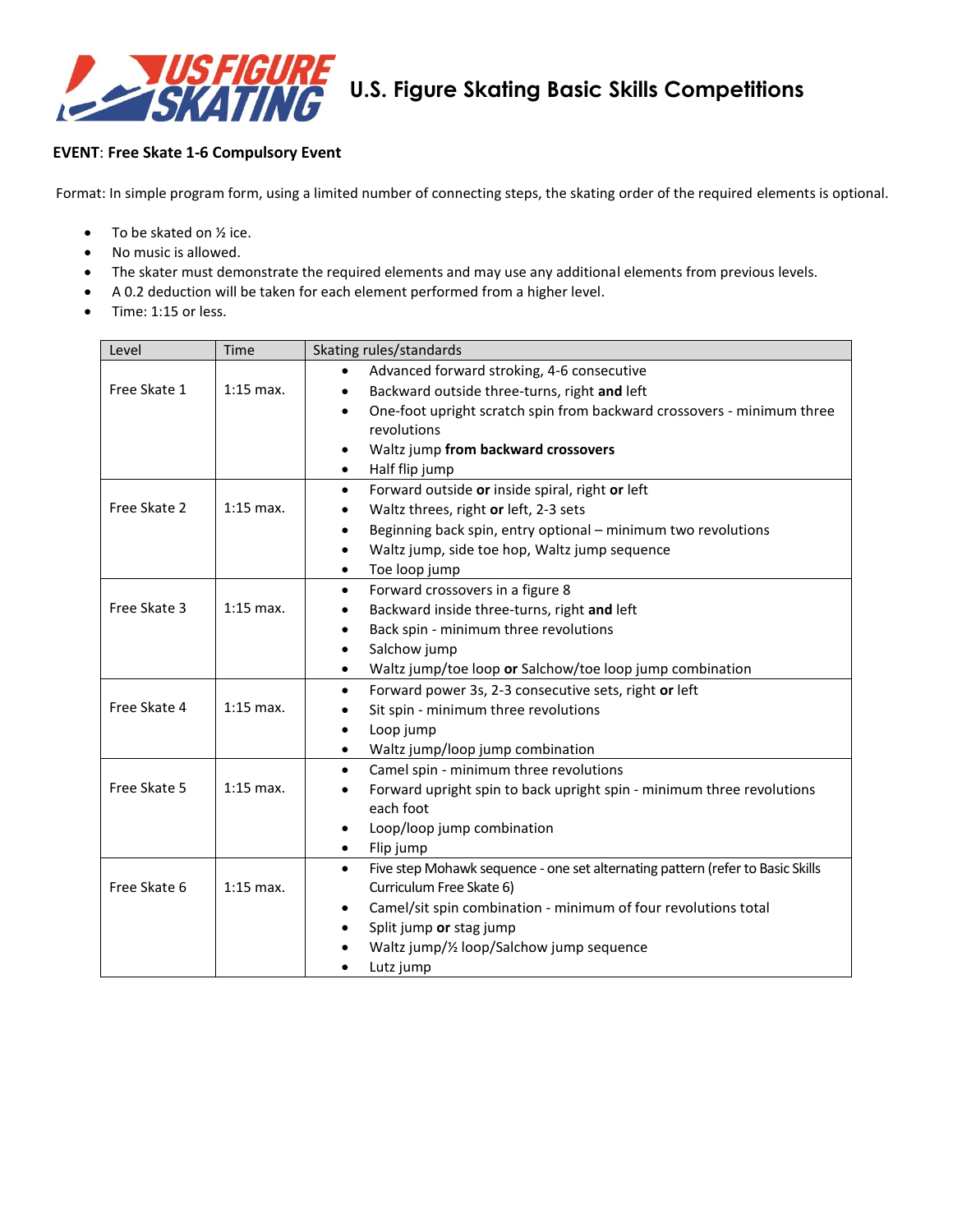

#### **EVENT**: **Free Skate 1-6 Program Event**

Format: The skating order of the required elements is optional. The elements are not restricted as to the number of times an element is executed, length of glides, number of revolutions, etc., unless otherwise stated. Connecting moves and steps should be demonstrated throughout the program. Vocal music is allowed.

- To be skated on full ice.
- The skater must demonstrate the required elements and may use but is not required to use any additional elements from previous levels.
- A 0.2 deduction will be taken for each element performed from a higher level.
- **Time 1:40 max**.

| Level        | <b>Time</b> | Skating rules/standards                                                                                                                                                                                                     |  |  |  |
|--------------|-------------|-----------------------------------------------------------------------------------------------------------------------------------------------------------------------------------------------------------------------------|--|--|--|
| Free Skate 1 | $1:40$ max. | Advanced forward stroking, 4-6 consecutive<br>$\bullet$<br>One-foot upright scratch spin from backward crossovers - minimum three<br>$\bullet$<br>revolutions<br>Waltz jump from backward crossovers<br>Half flip jump<br>٠ |  |  |  |
| Free Skate 2 | $1:40$ max. | Forward outside spiral, right or left<br>$\bullet$<br>Beginning back spin, entry optional - minimum two revolutions<br>Waltz jump/side toe hop/waltz jump sequence<br>$\bullet$<br>Toe loop jump                            |  |  |  |
| Free Skate 3 | $1:40$ max. | Forward crossovers in a figure 8<br>$\bullet$<br>Back spin - minimum three revolutions<br>Salchow jump<br>Waltz jump-toe loop or Salchow-toe loop jump combination                                                          |  |  |  |
| Free Skate 4 | $1:40$ max. | Forward power 3s, 2-3 consecutive sets, right or left<br>$\bullet$<br>Sit spin - minimum three revolutions<br>Loop jump<br>٠<br>Waltz jump/loop jump combination                                                            |  |  |  |
| Free Skate 5 | $1:40$ max. | Camel spin - minimum three revolutions<br>$\bullet$<br>Forward upright spin to back upright spin - minimum three revolutions each foot<br>Loop/loop jump combination<br>Flip jump<br>$\bullet$                              |  |  |  |
| Free Skate 6 | $1:40$ max. | Camel,/sit spin combination - minimum of four revolutions total<br>$\bullet$<br>Split jump or stag jump<br>Waltz jump/ 1/2 loop/Salchow jump sequence<br>Lutz jump                                                          |  |  |  |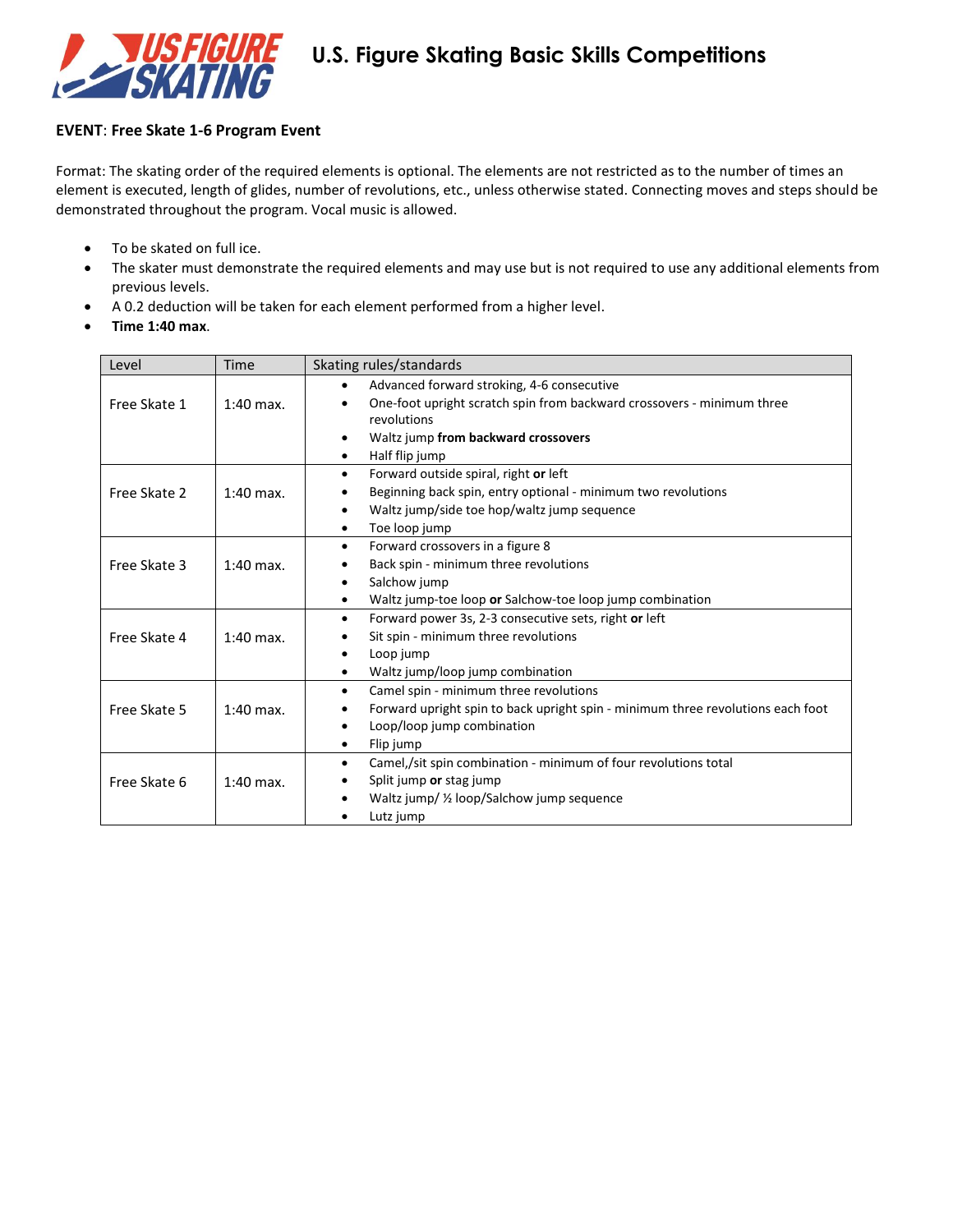

### **EVENT**: **Introductory Levels Compulsory Event**

Format: In simple program form, using a limited number of connecting steps, the skating order of the required elements is optional.

- $\bullet$  To be skated on  $\frac{1}{2}$  ice.
- No music is allowed.
- The skater must demonstrate the required elements and may use any additional elements from previous levels.
- A 0.2 deduction will be taken for each element performed from a higher level.
- *Skaters have the option to skate one level higher in compulsories than their free skate program.*

| Level         | Time        | Skating rules/standards                                                          |  |  |  |
|---------------|-------------|----------------------------------------------------------------------------------|--|--|--|
|               |             | Waltz jump                                                                       |  |  |  |
| Beginner      | $1:15$ max. | $\frac{1}{2}$ jump of choice<br>٠                                                |  |  |  |
|               |             | Forward two-foot or one-foot spin - minimum three revolutions (free<br>$\bullet$ |  |  |  |
|               |             | leg position optional)                                                           |  |  |  |
|               |             | Forward or backward spiral<br>٠                                                  |  |  |  |
|               |             | Toe loop jump                                                                    |  |  |  |
| High Beginner | $1:15$ max. | Salchow jump                                                                     |  |  |  |
|               |             | Forward scratch spin - minimum three revolutions<br>٠                            |  |  |  |
|               |             | Forward or backward spiral<br>٠                                                  |  |  |  |
|               |             | Loop jump<br>٠                                                                   |  |  |  |
| No Test       | $1:15$ max. | Jump combination to include a toe loop (may not use a loop or Axel)<br>$\bullet$ |  |  |  |
|               |             | Solo spin - sit or camel spin - minimum three revolutions<br>٠                   |  |  |  |
|               |             | Spiral sequence, must include a forward and backward spiral.<br>$\bullet$        |  |  |  |
|               |             | Additional spirals and balance moves may be included.                            |  |  |  |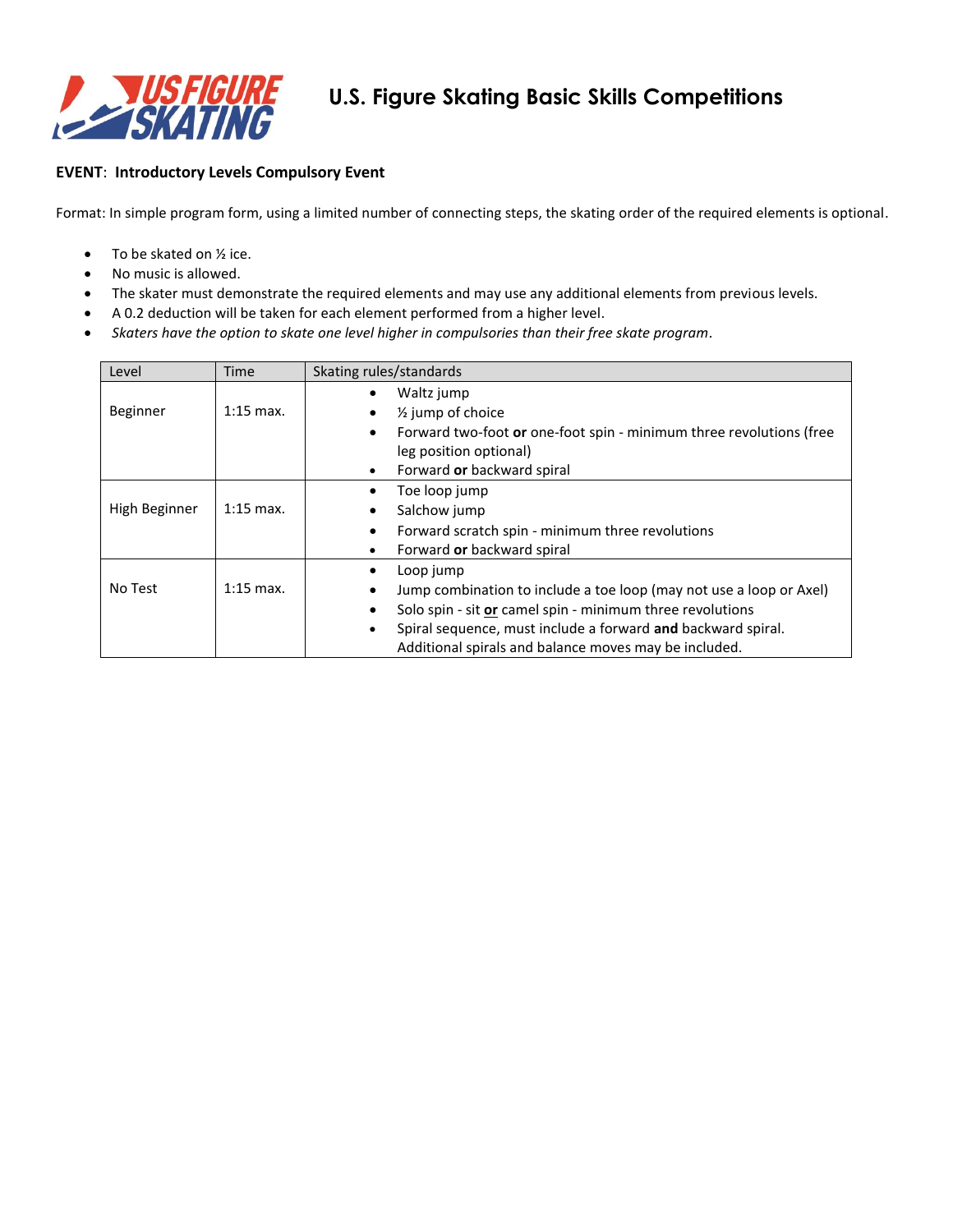

#### **EVENT**: **Introductory Levels Free Skate Program**

- Skaters will skate to the music of their choice. Vocal music is permitted at all levels.
- Level will be determined by the highest free skate test passed. Skaters may compete at the highest level they have passed, or skate up to one level higher.
- Minimum number of spin revolutions are in parentheses following the spin description. Revolutions must be in position.

| Level                        | Jumps                                                                                                                                                                                                                                                                                                                                                                                                                                                                                                                                                                                                       | Spins                                                                                                                                                                                               | <b>Step Sequences</b>                                                                                                                                                                                                   | Qualifications                                                                                                                 |
|------------------------------|-------------------------------------------------------------------------------------------------------------------------------------------------------------------------------------------------------------------------------------------------------------------------------------------------------------------------------------------------------------------------------------------------------------------------------------------------------------------------------------------------------------------------------------------------------------------------------------------------------------|-----------------------------------------------------------------------------------------------------------------------------------------------------------------------------------------------------|-------------------------------------------------------------------------------------------------------------------------------------------------------------------------------------------------------------------------|--------------------------------------------------------------------------------------------------------------------------------|
| Beginner<br>$1:40$ max.      | Maximum 5 jump elements:<br>Jumps with no more than<br>one-half rotation (front to<br>back or back to front).<br>Max. 2 jump sequences.<br>$\bullet$<br>Max. 2 of any same jump.                                                                                                                                                                                                                                                                                                                                                                                                                            | Maximum 2 spins:<br>Two upright spins, no<br>$\bullet$<br>change of foot, no<br>flying entry (Min. 3<br>revolutions).                                                                               | Connecting moves<br>and steps should be<br>demonstrated<br>throughout the<br>program.                                                                                                                                   | Skaters may not<br>have passed tests<br>higher than U.S.<br><b>Figure Skating Basic</b><br>Skills free skating<br>badge tests. |
| High Beginner<br>$1:40$ max. | Maximum 5 jump elements:<br>Jumps with no more than<br>$\bullet$<br>one-half rotation (front to<br>back or back to front<br>including half-loop).<br>Single rotation jumps:<br>$\bullet$<br>Salchow and toe loop only.<br>Maximum of 2 jump<br>$\bullet$<br>combinations or<br>sequences.<br>Max. 2 of any same type<br>jump.                                                                                                                                                                                                                                                                               | Maximum 2 spins:<br>Two upright spins,<br>$\bullet$<br>change of foot optional,<br>no flying entry (Min. 3<br>revolutions).                                                                         | Connecting moves<br>and steps should be<br>demonstrated<br>throughout the<br>program.                                                                                                                                   | Skaters may not<br>have passed tests<br>higher than U.S.<br><b>Figure Skating Basic</b><br>Skills free skating<br>badge tests. |
| No Test<br>$1:40$ max.       | Maximum 5 jump elements:<br>Single jumps, with the<br>$\bullet$<br>exception of the single<br>Axel, are allowed<br>No single Axels, double<br>$\bullet$<br>jumps, or triple jumps<br>Maximum of 2 jump<br>$\bullet$<br>combinations or sequences<br>Jump combinations limited<br>$\bullet$<br>to 2 jumps, except that one<br>3-jump combination with a<br>maximum of 3 single jumps<br>is permitted<br>Jump sequences limited to<br>a maximum of 3 single<br>jumps<br>Half-loop is considered a<br>$\bullet$<br>listed jump with the value<br>of a single loop when used<br>in a sequence or<br>combination | Maximum 2 spins:<br>Spins may change feet<br>and/or position<br>Spins may start with a<br>fly<br>Minimum 3 revs.<br>Spins must be of a<br>different character (see<br>rule 4103E for<br>definition) | Step Sequence*:<br>Must use one-half<br>the ice surface<br>Moves in the field<br>and spiral<br>sequences are<br>permitted but will<br>not be counted as<br>elements<br>Jumps may be<br>included in the<br>step sequence |                                                                                                                                |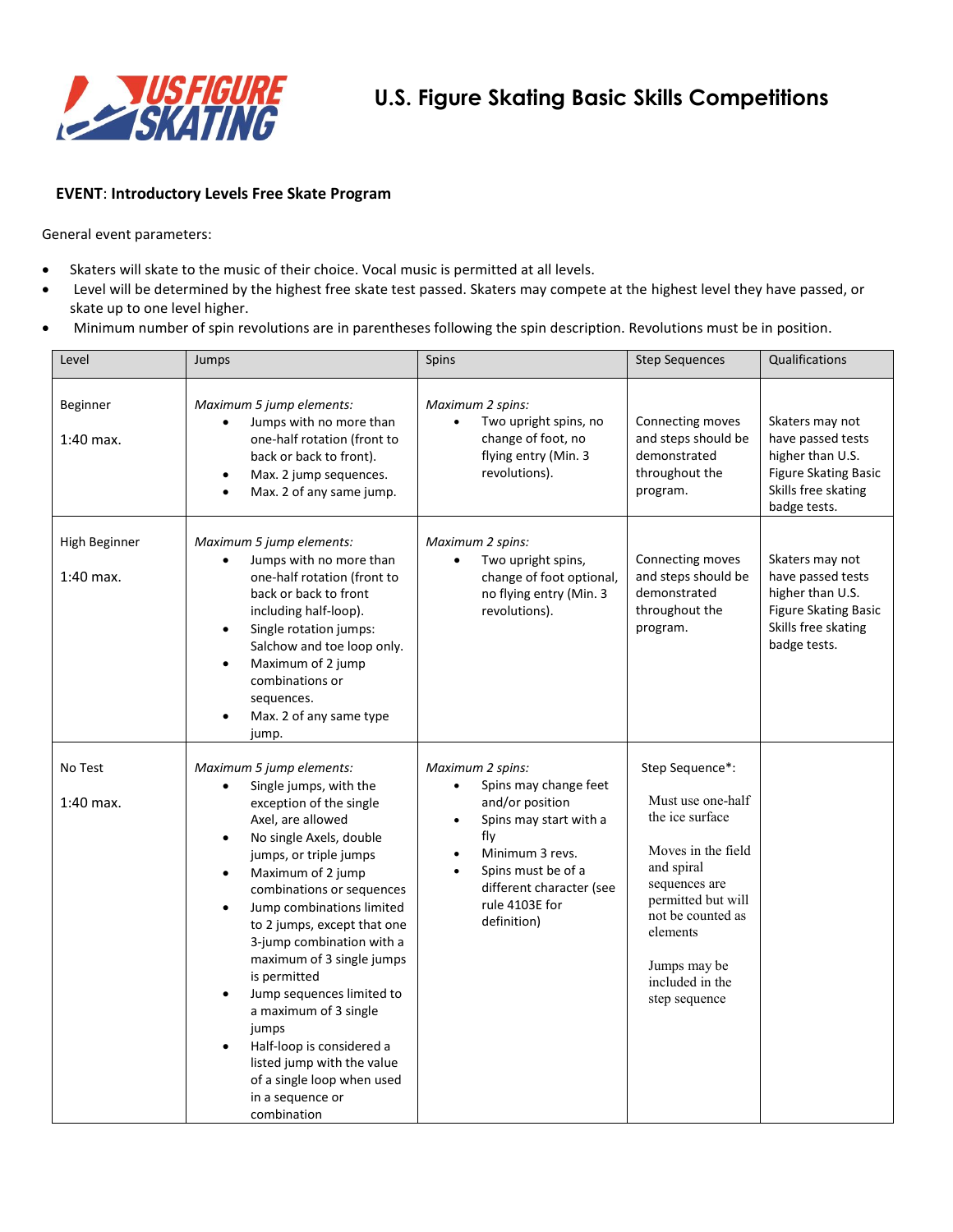

#### **EVENT**: **Compulsory Moves**

- General event parameters:
- $\bullet$  Elements skated on  $\frac{1}{2}$  ice
- Elements may be performed only once
- Music is not allowed

| Level           | <b>Time</b> | Skating rules/standards                                                    |  |  |
|-----------------|-------------|----------------------------------------------------------------------------|--|--|
|                 |             | Toe loop jump                                                              |  |  |
| Pre-Preliminary | $1:15$ max. | Jump combination: single/single (no Axel)                                  |  |  |
|                 |             | Sit spin or camel spin - minimum three revolutions                         |  |  |
|                 |             | Spiral sequence with one forward spiral and one backward spiral (any edge) |  |  |
|                 |             | Single Lutz jump                                                           |  |  |
| Preliminary     | $1:15$ max. | Jump combination: single/single (may include Axel)                         |  |  |
|                 |             | Back upright spin - minimum three revolutions                              |  |  |
|                 |             | Forward inside spiral                                                      |  |  |

# **EVENT: Well Balanced Program Free Skate**

- Skaters may not enter both a Well Balanced Free Skate event and a Test Track Free Skate event at the same nonqualifying competition.
- Skaters will skate to the music of their choice. Vocal music is permitted at all levels.
- Level will be determined by the highest free skate test passed. Skaters may compete at the highest level they have passed, or skate up to one level higher.
- The 6.0 judging system will be used for this event.
- All relevant and appropriate rules will be used. Coaches and athletes are expected to be aware of these rules by reading the documents o[n www.usfigureskating.org](http://www.usfigureskating.org/) , under "Technical Information," then "Singles/Pairs".

| Level       | Time      | on www.ashgarcskating.org , under rechnical information, their singles/r ans .<br>Jumps                 | Spins                             | <b>Step Sequences</b> |
|-------------|-----------|---------------------------------------------------------------------------------------------------------|-----------------------------------|-----------------------|
|             |           | Maximum of 5 jump elements:                                                                             | Maximum of 2 spins:               | One step sequenced    |
| Pre-        | 1:40      | All single jumps, including Axel, allowed.<br>a)                                                        | Spins may<br>a)                   | that must use 1/2 of  |
| Preliminary | Maximum   | b)<br>No double, triple, or quadruple jumps allowed                                                     | change feet                       | the ice surface.      |
|             |           | Axel may be repeated once as a solo jump, as part of a jump<br>c)                                       | and/or                            |                       |
|             | Vocal     | combination or jump sequence (maximum of 2 single Axels)                                                | position                          | Moves in the field    |
|             | music     | d)<br>Number of single jumps is not limited provided the maximum                                        | b)<br>Spins may                   | and spiral sequences  |
|             | permitted | number of jump elements allowed is not exceeded                                                         | start with a                      | are permitted, but    |
|             |           | Max. 2 jump combinations or sequences<br>e)                                                             | fly                               | will not count as     |
|             |           | f)<br>Jump combinations are limited to 2 jumps, except that one 3-                                      | Minimum of 3<br>c)                | elements              |
|             |           | jump combination with a maximum of 3 jumps is permitted                                                 | revolution                        |                       |
|             |           | Jump sequence is limited to a maximum of 3 single jumps<br>g)                                           | These spins must be of            | Jumps may be          |
|             |           | $\frac{1}{2}$ loop is considered a listed jump with the value of a single<br>h)                         | a different character             | included in the step  |
|             |           | loop when used in a sequence or combination                                                             | (see Rule 4103E for               | sequence              |
|             |           |                                                                                                         | definition)                       |                       |
|             |           |                                                                                                         |                                   |                       |
|             |           | Maximum of 5 jump elements:                                                                             | Maximum of 2 spins:               | One step sequenced    |
| Preliminary | 1:40      | One must be an Axel or Waltz-type jump<br>a)                                                            | Spins may<br>a)                   | that must use 1/2 of  |
|             | Maximum   | All single jumps, including single Axel, allowed. Only 2<br>b)                                          | change feet                       | the ice surface.      |
|             |           | different double jumps may be attempted (limited to double                                              | and/or                            |                       |
|             | Vocal     | Salchoww, double toe loop, and double loope)                                                            | position                          | Moves in the field    |
|             | music     | Double flip, double Lutz, double Axel, triple or quadruple<br>c)                                        | Spins may<br>b)                   | and spiral sequences  |
|             | permitted | jumps are not allowed                                                                                   | start with a                      | are permitted, but    |
|             |           | An Axel plus up to two different, allowable double jumps may<br>d)                                      | fly.                              | will not count as     |
|             |           | be repeated once (but not more) as solo jumps or part of                                                | Minimum of 3<br>c)<br>revolutions | elements              |
|             |           | jump combinations or jump sequences<br>Number of single jumps is not limited provided the maximum<br>e) | These spins must be of            | Jumps may be          |
|             |           | number of jump elements allowed is not exceeded                                                         | a different character             | included in the step  |
|             |           | Maximum 2 jump combinations or sequences<br>f)                                                          | (see Rule 4103E for               | sequence              |
|             |           | Jump combinations limited to 2 jumps, except that one 3-<br>g)                                          | definition)                       |                       |
|             |           | jump combination with a maximum of 2 double jumps and 1                                                 |                                   |                       |
|             |           | single jump is permitted                                                                                |                                   |                       |
|             |           | Jump sequences limited to a maximum of 3 single or double<br>h)                                         |                                   |                       |
|             |           | jumps                                                                                                   |                                   |                       |
|             |           | 1/2 loop is considered a listed jump with the value of a single<br>i)                                   |                                   |                       |
|             |           | loop when used in a sequence or combination                                                             |                                   |                       |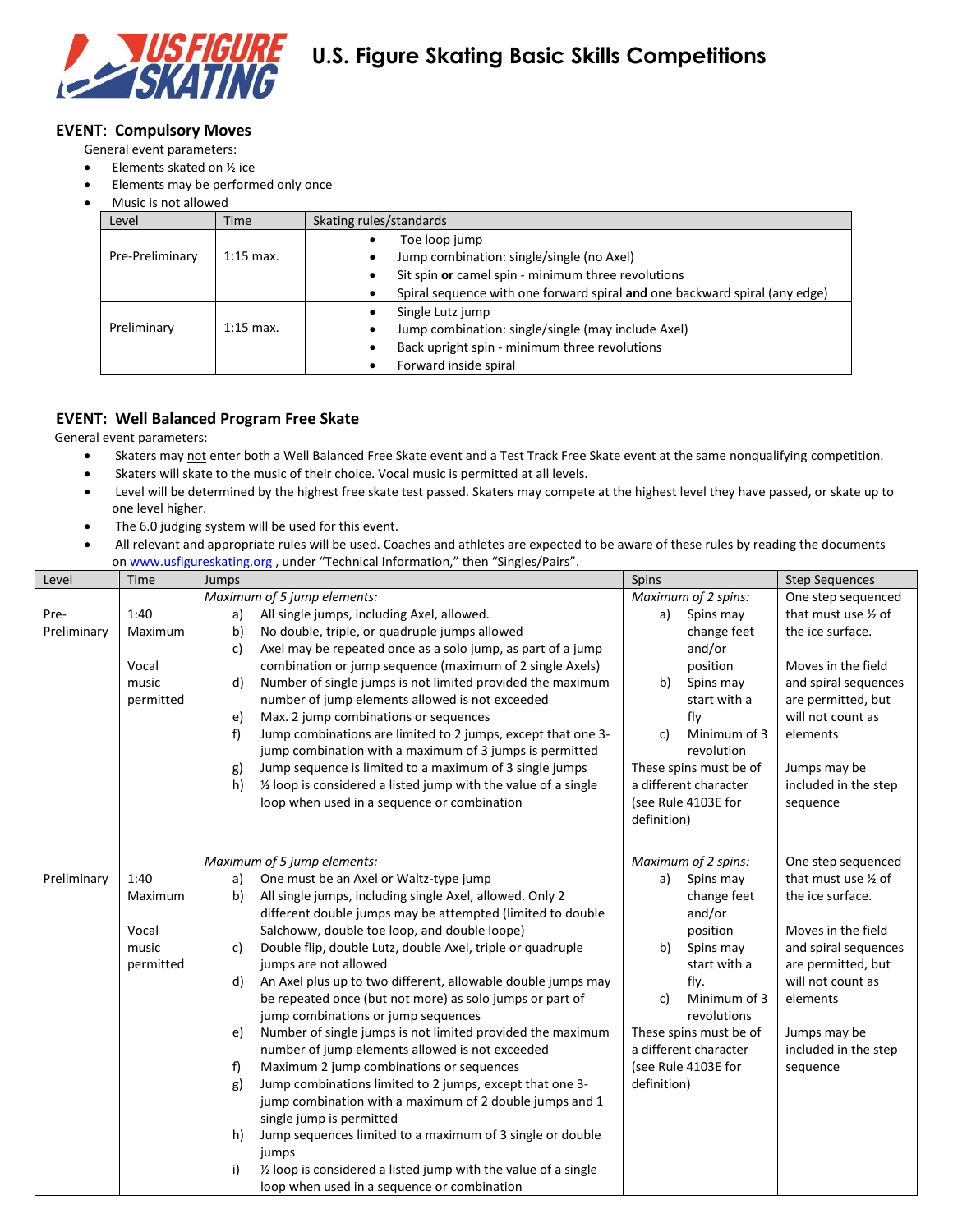

#### **EVENT**: **Test Track Free Skate**

- Skaters may not enter both a Well Balanced Free Skate event and a Test Track Free Skate event at the same nonqualifying competition.
- Skaters will skate to the music of their choice. Vocal music is permitted at all levels.
- Level will be determined by the highest free skate test passed. Skaters may compete at the highest level they have passed, or skate up to one level higher.
- Minimum number of spin revolutions are in ( ) following the spin description. Revolutions must be in position.
- The following deductions will be taken:
	- a. 0.1 from each mark for each technical element included that is not permitted in the event description.
	- b. 0.2 from the technical mark for each extra element included.
	- c. 0.1 from the technical mark for any spin that is less than the required minimum revolutions.

| Level                          | Jumps                                                                                                                                                                                                                                                                                                              | Spins                                                                                                                                                                                                                                                                              | <b>Step Sequences</b>                                                                    | Qualifications                                                                                                                                                                                   |
|--------------------------------|--------------------------------------------------------------------------------------------------------------------------------------------------------------------------------------------------------------------------------------------------------------------------------------------------------------------|------------------------------------------------------------------------------------------------------------------------------------------------------------------------------------------------------------------------------------------------------------------------------------|------------------------------------------------------------------------------------------|--------------------------------------------------------------------------------------------------------------------------------------------------------------------------------------------------|
| Pre-Preliminary<br>$1:40$ max. | Maximum of 5 jump elements:<br>Jumps with not more<br>than one-half rotation<br>(front to back or back<br>to front, including half-<br>loop)<br>Single rotation jumps:<br>Salchow, toe loop, and<br>loop only<br>Maximum 2 jump<br>combinations or<br>sequences<br>Maximum 2 of any<br>$\bullet$<br>same type jump | Maximum of 2 spins:<br>Two spins of a<br>different nature, one<br>position only. No<br>change of foot, no<br>flying entry<br>(Minimum 3<br>revolutions)                                                                                                                            | Connecting<br>moves and steps<br>should be<br>demonstrated<br>throughout the<br>program. | Skaters may not<br>have passed tests<br>higher than U.S.<br>Figure Skating pre-<br>preliminary free<br>skate test.                                                                               |
| Preliminary<br>$1:40$ max.     | Maximum of 5 jump elements:<br>Jumps with not more<br>than one rotation (no<br>Axels)<br>Maximum 2 jump<br>combinations or<br>sequences<br>Maximum 2 of any<br>same type jump                                                                                                                                      | Maximum of 2 spins:<br>One spin in one<br>position; no change<br>of foot, no flying<br>entry. (Minimum 3<br>revolutions)<br>One spin consisting<br>$\bullet$<br>of a front scratch to<br>back scratch; exit on<br>spinning foot not<br>mandatory. (Min. 3<br>revolutions per foot) | Connecting<br>moves and steps<br>should be<br>demonstrated<br>throughout the<br>program. | Skaters must have<br>passed at least the<br>U.S. Figure Skating<br>pre-preliminary<br>free skate test, but<br>may not have<br>passed tests higher<br>than the<br>preliminary free<br>skate test. |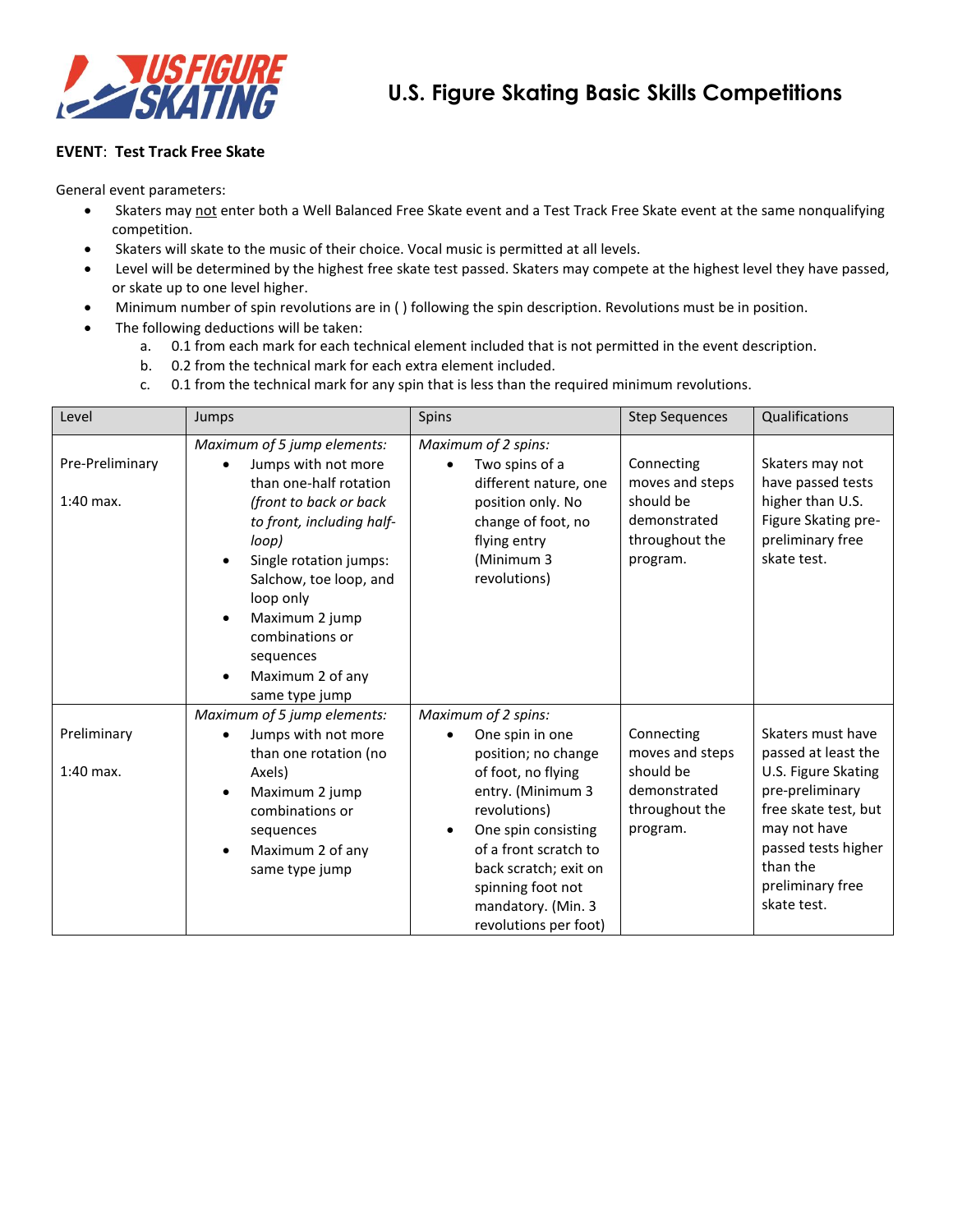

## **ADULT EVENTS: Program Event Adult 1-6 Free Skate, Pre-Bronze and Bronze:**

The skating order of the required elements is optional. The elements are not restricted to the number of times element is executed, or length of glides, number of revolutions, etc., unless otherwise stated. Connecting moves and steps should be demonstrated throughout the program.

- Vocal music is allowed.
- The skater must demonstrate the required elements and may use, but is not required to use, any additional elements from previous levels.
- A 0.2 deduction will be taken for each element performed from a higher level.
- Time 1:30+/-10 sec unless otherwise noted

| Adult 1                                                                                                                                                                                                                                                                                                                                                                                                | Adult 4                                                                                                                                                                                                                                                                                                                                                                                  |
|--------------------------------------------------------------------------------------------------------------------------------------------------------------------------------------------------------------------------------------------------------------------------------------------------------------------------------------------------------------------------------------------------------|------------------------------------------------------------------------------------------------------------------------------------------------------------------------------------------------------------------------------------------------------------------------------------------------------------------------------------------------------------------------------------------|
| <b>Falling and Recovery</b><br>$\bullet$<br><b>Forward Marching</b><br>$\bullet$<br>Forward two-foot glide<br>$\bullet$<br>Forward swizzle<br>Moving Snowplow Stops<br>$\bullet$                                                                                                                                                                                                                       | Basic forward outside and forward inside consecutive<br>$\bullet$<br>edges<br>Backward edges on a circle (outside and inside,<br>$\bullet$<br>clockwise and counterclockwise)<br>Backward crossovers (clockwise and<br>$\bullet$<br>counterclockwise, 5 consecutive)<br>Forward outside 3-turns, right and left<br>$\bullet$<br>Forward outside swing rolls to a count of 6<br>$\bullet$ |
| Adult 2                                                                                                                                                                                                                                                                                                                                                                                                | Adult 5                                                                                                                                                                                                                                                                                                                                                                                  |
| Forward stroking showing correct use of the blade<br>$\bullet$<br>Forward 1/2 swizzle pumps on a circle, (clockwise<br>$\bullet$<br>and counterclockwise) 4-6 in a row<br>Forward one-foot glides<br>$\bullet$<br>Slalom<br>$\bullet$<br>Backward swizzles, (4-6 in a row, clockwise and<br>counterclockwise)                                                                                          | Forward and backward crossovers in a figure 8<br>$\bullet$<br>pattern<br>Forward outside to inside change of edge on a line<br>$\bullet$<br>T-stop, right or left<br>$\bullet$<br>Forward inside 3-turns, right and left<br>$\bullet$<br>Beginning one-foot spin                                                                                                                         |
| Adult <sub>3</sub>                                                                                                                                                                                                                                                                                                                                                                                     | Adult 6                                                                                                                                                                                                                                                                                                                                                                                  |
| Forward outside and inside edges on a circle<br>$\bullet$<br>(clockwise and counterclockwise)<br>Forward crossovers (clockwise and<br>$\bullet$<br>counterclockwise)<br>Backward 1/2 swizzle pumps on a circle (4-6 in a row<br>$\bullet$<br>consecutive, clockwise and counterclockwise)<br>Moving forward to backward and backward to<br>$\bullet$<br>forward two-foot turn<br>Beginning 2-foot spin | Forward perimeter stroking with crossover end<br>$\bullet$<br>patterns<br>Backward crossovers to a backward outside edge<br>$\bullet$<br>glide (landing position)<br>Lunge<br>Spiral<br>$\bullet$<br>Footwork sequence: (3-5 forward crossovers to an<br>$\bullet$<br>inside Mohawk, 3-5 backward crossovers, step<br>forward inside the circle and repeat)                              |
| Adult Pre-Bronze: Must have passed no higher than adult                                                                                                                                                                                                                                                                                                                                                | Adult Bronze: Must have passed no higher than adult bronze                                                                                                                                                                                                                                                                                                                               |
| pre-bronze free skate test or pre-preliminary free skate test.                                                                                                                                                                                                                                                                                                                                         | free skate test or the preliminary free skate test.                                                                                                                                                                                                                                                                                                                                      |
| Time: 1:40 maximum                                                                                                                                                                                                                                                                                                                                                                                     | Time: 1:50 maximum                                                                                                                                                                                                                                                                                                                                                                       |
| Refer to the current U.S. Figure Skating Rulebook #4600 for<br>specific requirements.                                                                                                                                                                                                                                                                                                                  | Refer to the current U.S. Figure Skating Rulebook #4590 for<br>specific requirements.                                                                                                                                                                                                                                                                                                    |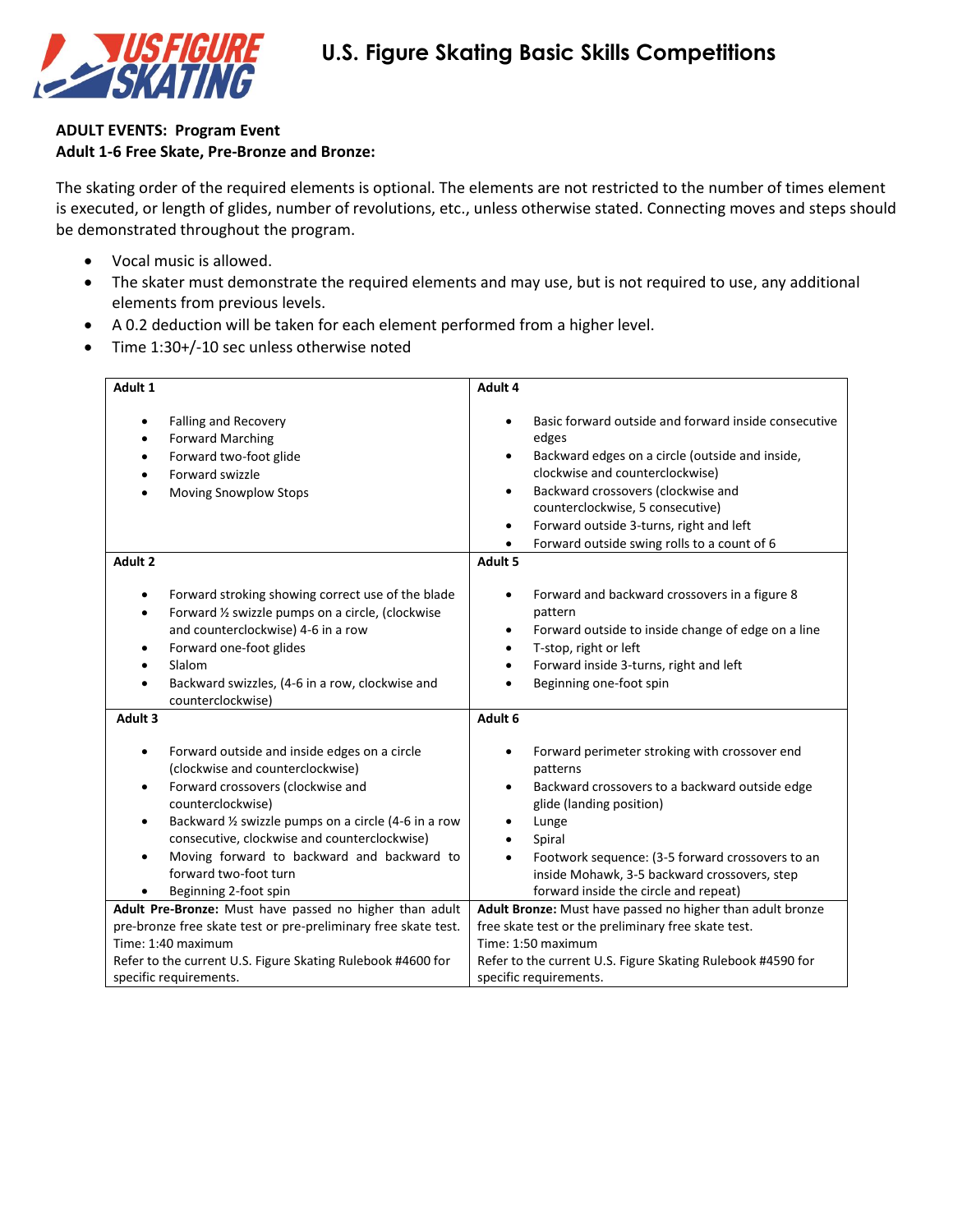

#### **SHOWCASE EVENTS:**

Showcase events are open to skaters in Basic, Free Skate, Limited Beginner through Preliminary, and Adult 1 through Adult Bronze. Groups will be divided by number of entries and ages if possible. Skaters must enter at the same level as their free skate event. If a free skate event is not being entered, skaters must enter at their current test level or one level higher. Vocal music is permitted.

Show costumes are permitted, as long as they do not touch or drag on the ice. Props and scenery must be placed and removed by unaided singles within one minute. A 0.2 deduction will be assessed by the referee against each judge's mark for each five seconds in excess of the time allowed for the performance, for handling props and scenery and for scenery assistance.

Performances will be judged from an entertainment standpoint, for theatrical qualities. Technical skating skills and difficulty will not be rewarded as such; however, skating must be the major element of the performance and be of sufficient quality to support the selected theatrical elements. Unintended falls, poorly executed skating elements and obvious losses of control will reduce contestant's marks. Jump difficulty is not rewarded in showcase; therefore jumps, if choreographed, should be performed with style, flow and confidence. Theatrical elements evaluated will include energy, poise, acting, pantomime, eye contact, choreography, form/extension and the use of props and ice.

6.0 Judging will be used. Deductions will be made for skaters including technical elements not permitted in the event description.

\* For specific guidelines regarding the conduct of Showcase or Artistic competitions, refer to the Nonqualifying Showcase Guidelines posted on [www.usfigureskating.org.](http://www.usfigureskating.org/)

Showcase categories may include:

- Levels can be subdivided if necessary, depending on entry numbers and event set up
- Dramatic entertainment: Showcase program utilizing intense emotional skating quality to depict choreographic theme.
- Light entertainment: Showcase program emphasizing such choreographic expressive qualities such as comedy, love and mime while incorporating skating skills.
- Duets: Theatrical/artistic performances by any competitors.
- Mini production ensembles: Theatrical performances by three to seven competitors.
- Production ensembles: Theatrical performances by eight to 30 skaters. Theater On Ice teams are eligible as production ensembles. NOTE: Skaters may enter only one each duet, mini production, or production event.

| <b>LEVEL</b>                                                                  | <b>ELEMENTS</b>                                                                                              | <b>QUALIFICATIONS</b>                                                                                          | <b>PROGRAM</b><br><b>LENGTH</b> |
|-------------------------------------------------------------------------------|--------------------------------------------------------------------------------------------------------------|----------------------------------------------------------------------------------------------------------------|---------------------------------|
| <b>SHOWCASE A:</b><br>Basic 1-8                                               | Elements only from Basic 1-8 curriculum                                                                      | May not have passed any higher than<br>Basic 8 level.                                                          | Time: 1:00 max.                 |
| <b>SHOWCASE B:</b><br>Free skate 1-6/<br>Beginner/High<br>Beginner/ Adult 1-4 | 3 jump maximum. 1/2 rotation jumps<br>only, plus the following full rotation<br>jumps: Salchow and toe loop. | May not have passed any official U.S.<br>Figure Skating free skate tests.                                      | Time: 1:30 max.                 |
| <b>SHOWCASE C:</b><br>No Test/<br>Pre-Preliminary/<br>Adult Pre-Bronze        | 3 jump maximum. No Axels or double<br>jumps permitted.                                                       | Must have passed no higher than U.S.<br>Figure Skating Pre-Preliminary or Adult<br>pre-Bronze free skate test. | Time: 1:30 max.                 |
| <b>SHOWCASE D:</b><br>Preliminary/<br>Adult Bronze                            | 3 jump maximum. Axels are permitted,<br>but no double jumps allowed.                                         | Must have passed no higher than U.S.<br>Figure Skating Preliminary free skate or<br>Adult Bronze test.         | Time: 1:40 max.                 |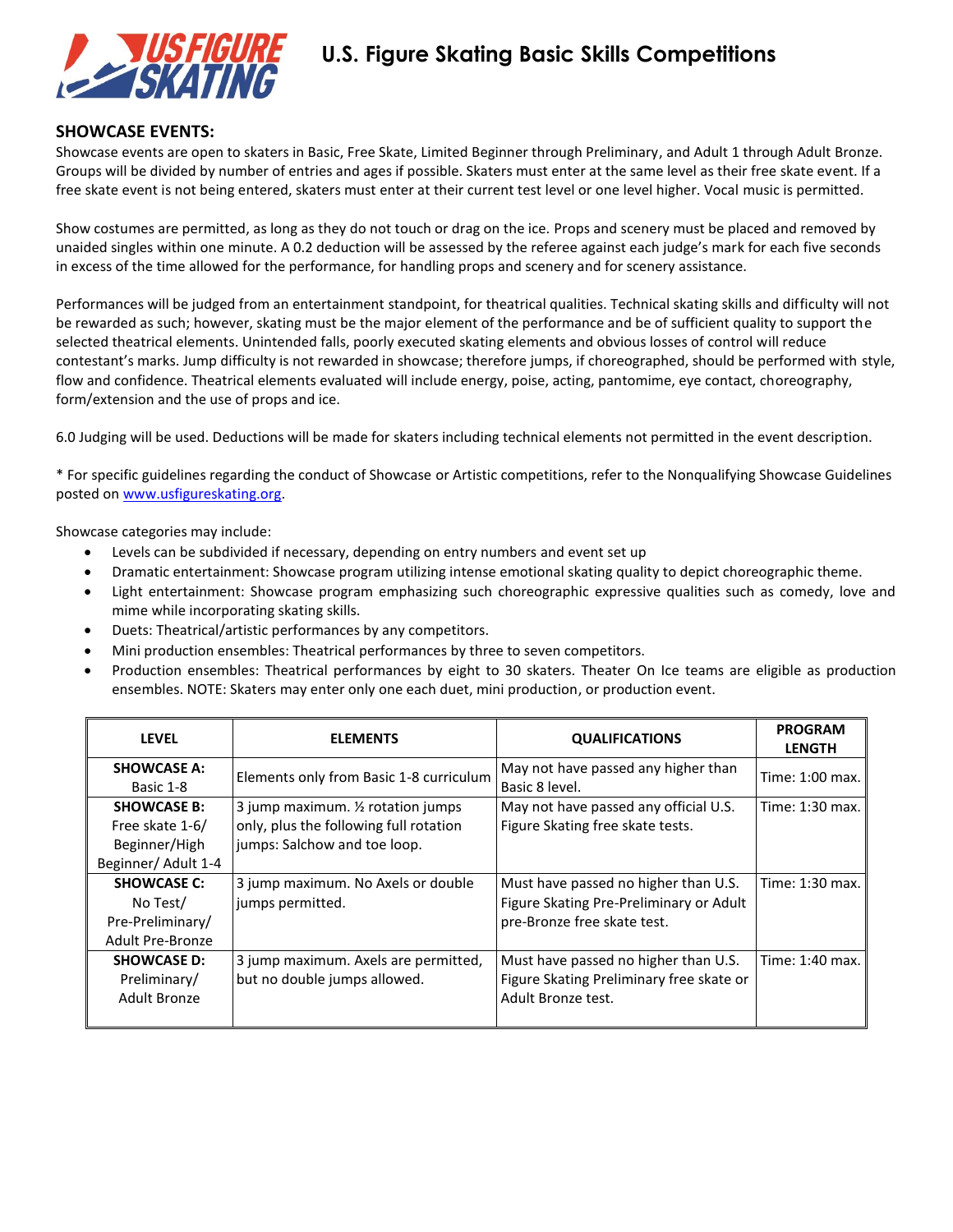

### **EVENT**: **Solo Pattern Dance**

- Levels are based upon the skaters' highest pattern dance test passed.
- A solo pattern dance competition event will consist of the skater performing two solo pattern dances.
- The patterns to be skated depend upon which quarter of the year the competition is held. The skater will perform the two pattern dances listed for his/her level, based upon the date of the competition. If the competition falls over two quarters (for example, June 30<sup>th</sup> – July 2<sup>nd</sup>), the dance will be selected based on the start date of the competition listed in the announcement (in this example, the  $2<sup>nd</sup>$  quarter).
- Skaters will complete both of the dances at each level. Dances will be scheduled at the discretion of the Chief Referee for each competition and may be competed consecutively or with a break in-between pattern dances groupings.

| Level       | January $1st$ –    | April $1^{st}$ –      | July $1^{st}$ –            | October $1st$ – December |
|-------------|--------------------|-----------------------|----------------------------|--------------------------|
|             | March 31st         | June 30 <sup>th</sup> | September 30 <sup>th</sup> | 31 <sup>st</sup>         |
| Preliminary | Dutch Waltz        | <b>Rhythm Blues</b>   | Canasta Tango              | 1. Rhythm Blues          |
|             | Canasta Tango      | Dutch Waltz           | 2. Rhythm Blues            | 2. Dutch Waltz           |
|             |                    |                       |                            |                          |
| Pre-Bronze  | <b>Swing Dance</b> | Fiesta Tango          | Cha-Cha                    | <b>Swing Dance</b>       |
|             | Cha-Cha            | <b>Swing Dance</b>    | Fiesta Tango               | Cha-Cha                  |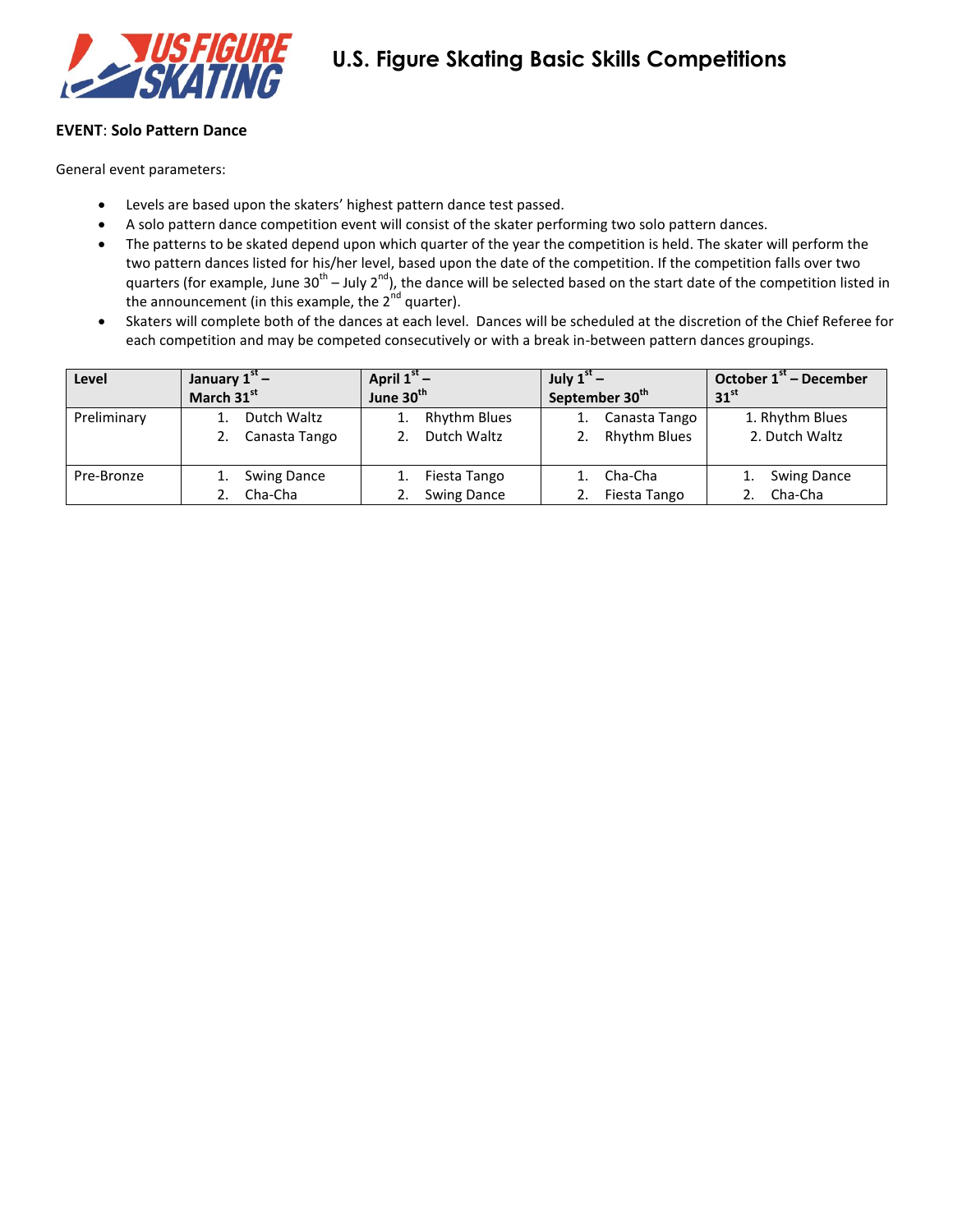# **2015 WINNER'S CIRCLE BASIC SKILLS COMPETITION ENTRY FORM DEADLINE: SATURDAY, MARCH 19, 2016 (Please complete both sides of this form.)**

|                                              |                         | _Age____________Sex ______ |
|----------------------------------------------|-------------------------|----------------------------|
|                                              |                         |                            |
|                                              |                         |                            |
|                                              |                         |                            |
| U.S. Figure Skating Number <b>Example 20</b> |                         |                            |
|                                              | Director's/Coach's Name |                            |

**Please check the event(s) you are entering:**

| <b>BASIC ELEMENTS</b> | <b>BASIC PROGRAM</b> | <b>FREE SKATE 1-6</b><br><b>COMPULSORIES</b> | <b>FREE SKATE 1-6</b><br><b>PROGRAM</b> | <b>INTRODUCTORY</b><br><b>COMPULSORIES</b> |
|-----------------------|----------------------|----------------------------------------------|-----------------------------------------|--------------------------------------------|
| Snowplow              | Snowplow             | Free Skate 1                                 | <b>Free Skate 1</b>                     | Beginner                                   |
| <b>Basic 1</b>        | <b>Basic 1</b>       | <b>Free Skate 2</b>                          | <b>Free Skate 2</b>                     | Hi Beginner                                |
| <b>Basic 2</b>        | <b>Basic 2</b>       | <b>Free Skate 3</b>                          | <b>Free Skate 3</b>                     | <b>No Test</b>                             |
| <b>Basic 3</b>        | <b>Basic 3</b>       | <b>Free Skate 4</b>                          | <b>Free Skate 4</b>                     |                                            |
| <b>Basic 4</b>        | <b>Basic 4</b>       | <b>Free Skate 5</b>                          | <b>Free Skate 5</b>                     | <b>INTRODUCTORY FS</b>                     |
| <b>Basic 5</b>        | <b>Basic 5</b>       | Free Skate 6                                 | Free Skate 6                            | <b>Beginner</b>                            |
| <b>Basic 6</b>        | <b>Basic 6</b>       |                                              |                                         | Hi Beginner                                |
| <b>Basic 7</b>        | <b>Basic 7</b>       |                                              |                                         | <b>No Test</b>                             |
| <b>Basic 8</b>        | <b>Basic 8</b>       |                                              |                                         |                                            |

| <b>ADULT FREE SKATE</b> | <b>TEST TRACK</b><br><b>FREE SKATE</b> | <b>WELL BALANCED</b><br><b>COMPULSORIES</b> | <b>SHOWCASE</b>   | <b>SOLO DANCE</b>             |
|-------------------------|----------------------------------------|---------------------------------------------|-------------------|-------------------------------|
| Adult 1                 | Pre-Prelim.                            | Pre-Prelim.                                 | <b>Showcase A</b> | Preliminary                   |
| <b>Adult 2</b>          | Preliminary                            | Preliminary                                 | <b>Showcase B</b> | (RB & DW - both<br>required!) |
| <b>Adult 3</b>          |                                        |                                             | <b>Showcase C</b> |                               |
| Adult 4                 |                                        | <b>WELL BALANCED FS</b>                     | <b>Showcase D</b> | <b>Pre-Bronze</b>             |
| <b>Adult 5</b>          |                                        | <b>Pre-Prelim</b>                           |                   | (FT & SD - both<br>required!) |
| Adult 6                 |                                        | Preliminary                                 |                   |                               |
| Ad. Pre-Bronze          |                                        |                                             |                   |                               |
| Ad. Bronze              |                                        |                                             |                   |                               |

**PRACTICE ICE REQUESTED? Y or N (Max. 1 session per skater, \$5 payable at check-in – don't include with entry!)**

# *ENTRY FEE IS \$40 for first event, \$10 PER EACH ADDITIONAL EVENT*

| First Event (\$40)      |  |
|-------------------------|--|
| Additional Event (\$10) |  |
| Additional Event (\$10) |  |
| Additional Event (\$10) |  |

Total Due: \$\_\_\_\_\_\_\_\_\_\_\_\_\_\_\_\_\_